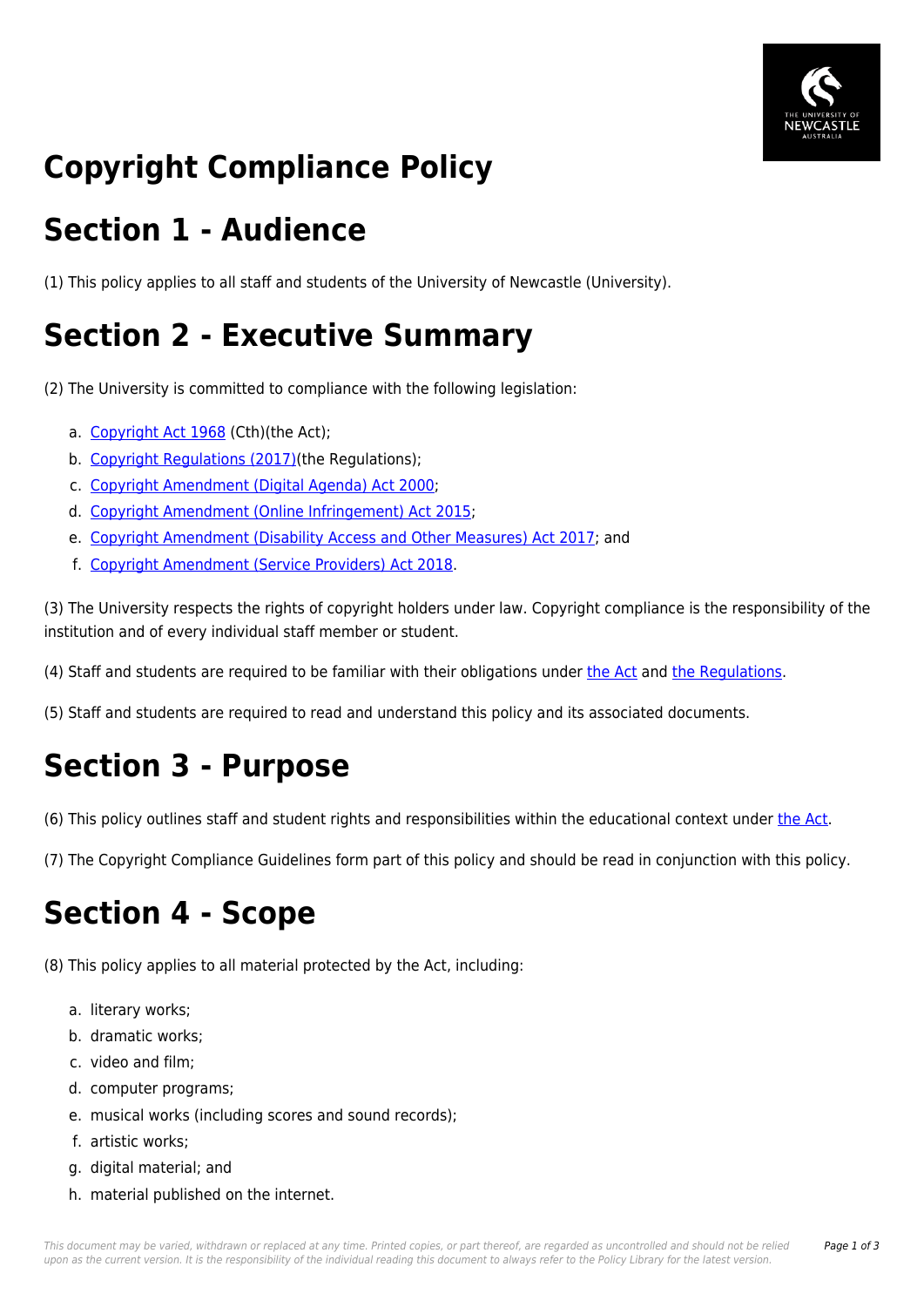### **Section 5 - Principles**

(9) Staff and students may be both creators, and consumers of copyright, and as such have certain rights and responsibilities.

(10) Staff and students must take all reasonable steps to ensure their activities comply with copyright law and licenses, and must not knowingly expose the University to the risk of copyright infringement.

#### **Statutory and Voluntary Licenses**

(11) The University is licensed via a statutory licence under [the Act,](https://policies.newcastle.edu.au/directory-summary.php?legislation=5) and pays fees to various collection agencies to use copyright material for educational purposes. Fees from the licence are subsequently disbursed to copyright owners. Use of material under this licence is subject to certain limits and requirements which may include sampling, labeling, and other requirements. The University has also entered into a number of voluntary licenses with copyright owners which govern the use of copyright works. Staff are required to comply with the limitations and requirements of statutory and voluntary copyright licences. The Copyright Compliance Guideline should be accessed for further information regarding these requirements and limitations.

#### **"Take Down" Notices**

(12) The University will act on all 'take down' notices promptly, and remove or disable access to the copyright material specified in the notice. In the instance where the University identifies that there has been no infringement the University may issue a counter-notice. The University will restore, or enable access to the copyright material following the issue of a counter-notice, providing that the copyright owner does not notify of a pending court order within the allowable timeframe as indicated in the [Copyright Regulations 2017.](https://policies.newcastle.edu.au/directory-summary.php?legislation=100) Where copyright material is restored following the issue of a counter-notice there will be no further avenue for resolution of the matter within the University. The University will act in accordance with any subsequent court orders in relation to any such matter.

#### **Indigenous Cultural Intellectual Property Protocols**

(13) The University is committed to protecting the rights that Indigenous people have in relation to their traditional arts and culture, and will comply with any Indigenous Cultural Intellectual Property Protocols adopted.

#### **Non Compliance with this Policy**

(14) Staff members and students who do not comply with this policy, [the Act](https://policies.newcastle.edu.au/directory-summary.php?legislation=5), or the Regulations may be subject to infringement penalties in accordance with [the Act](https://policies.newcastle.edu.au/directory-summary.php?legislation=5) or [the Regulations](https://policies.newcastle.edu.au/directory-summary.php?legislation=100).

(15) Staff who do not comply with this policy may also be subject to the provisions of the misconduct / serious misconduct clauses of the applicable [Enterprise Agreement](https://policies.newcastle.edu.au/download.php?id=32&version=1&associated) or employment contract.

(16) Students who do not comply with this policy may also be subject to the provisions of the [Student Conduct Rule.](https://policies.newcastle.edu.au/document/view-current.php?id=34)